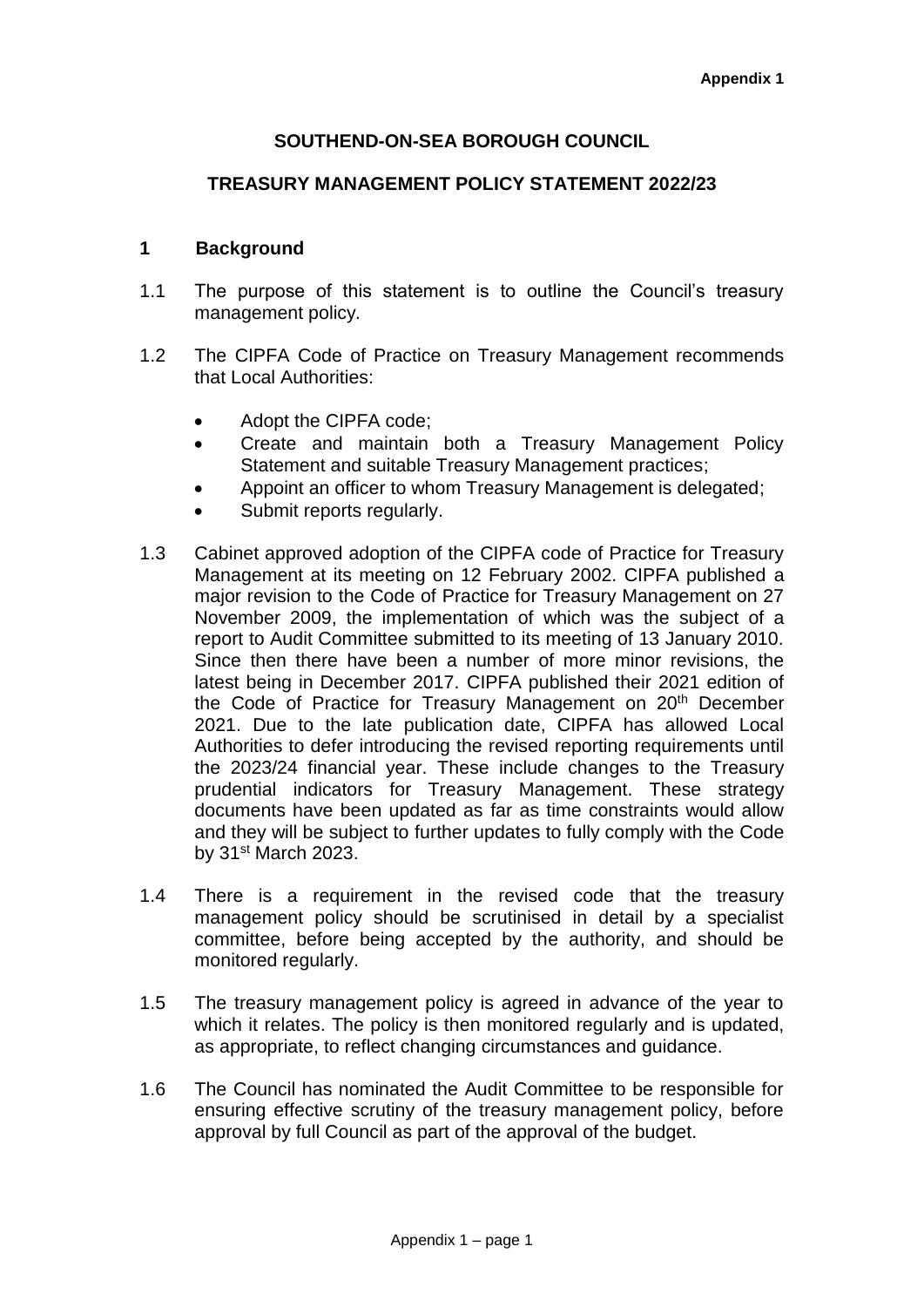- 1.7 The Chief Finance Officer (Section 151 Officer under the Local Government Act 1972) is the person responsible for the treasury management function.
- 1.8 The revised code requires that, as a minimum, reporting should include an annual strategy in advance of the year, a mid-year review and an annual report after its close. The reporting and scrutiny of the strategy and policy are dealt with above. Reports on the activities of the treasury management function will be submitted to Cabinet quarterly. One such report will comprise an annual report for presentation before 31 July of the succeeding year. Another report will be a mid-year review reporting in November of each year.
- 1.9 In the forthcoming version of the CIPFA Code of Practice on Treasury Management the term "investments" covers all the financial assets of the organisation, as well as other non-financial assets which the organisation holds primarily for financial returns or primarily for the provision, and the purposes, of delivering public services (including housing, regeneration and local infrastructure). This may therefore include investments which are not managed as part of normal treasury management and are therefore covered by the Capital Investment Policy which forms part of the Capital Investment Strategy.
- 1.10 To reflect the forthcoming version of the CIPFA Code of Practice on Treasury Management the Council is required to maintain Investment Management Practices for investments which are not for treasury management purposes. This is in addition to the treasury management practices already in place.

# **2 Duration of the Policy Statement**

2.1 This Treasury Management Policy Statement covers the 2022/23 financial year.

# **3 Scope of the Treasury Management Function**

- 3.1 The Council defines its treasury management activities as:
	- the management of the organisation's borrowing, investments and cash flows, including its banking, money market and capital market transactions;
	- the effective control of the risks associated with those activities;
	- the pursuit of optimum performance consistent with those risks.
- 3.2 The Council regards the successful identification, monitoring and control of risk to be the prime criteria by which the effectiveness of its treasury management activities will be measured. Accordingly, the analysis and reporting of treasury management activities will focus on their risk implications for the Council.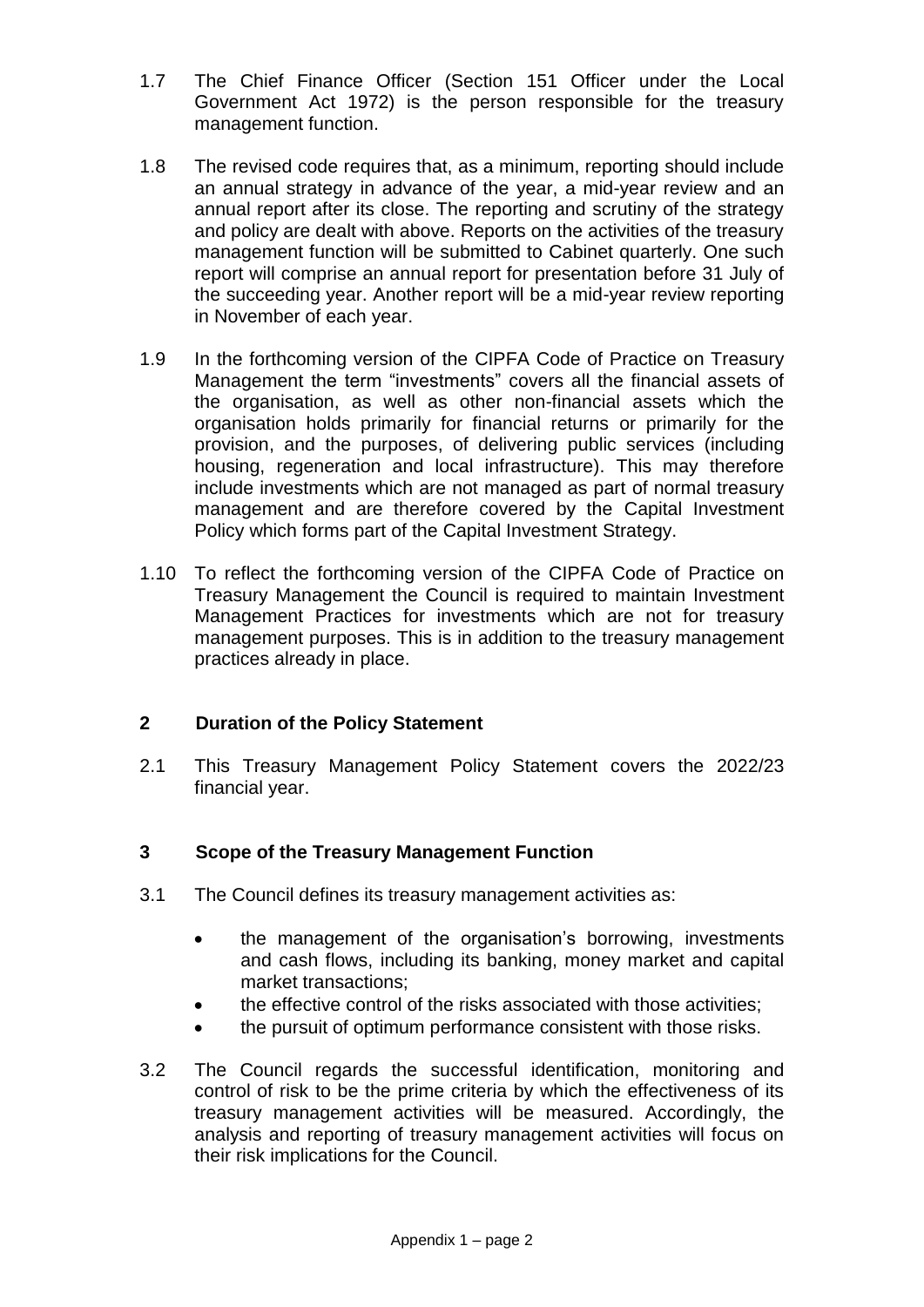- 3.3 The Council acknowledges that effective treasury management will provide support towards the achievement of its business and service objectives. It is therefore committed to the principles of achieving best value in treasury management, and to employing suitable comprehensive performance measurement techniques, within the context of effective risk management.
- 3.4 The Council acknowledges that responsibility for the effective management and control of risk lies with the authority.

# **4 Use of a treasury management adviser**

- 4.1 The services of a treasury management adviser, Link Asset Services will be used throughout 2022/23 to assist the Council to develop and enhance the performance of the treasury management function.
- 4.2 The role of this adviser is to provide relevant and timely information and advice on all aspects of treasury management.
- 4.3 The Council recognises that responsibility for treasury management decisions remains with the authority at all times.

# **5 Funding requirements for the capital investment programme**

- 5.1 The following methods of funding have been identified as being available to the Council for use in 2022/23:
	- Borrowing;
	- Use of capital receipts from the sale of surplus assets;
	- Use of Government Grants e.g. Local Growth Fund, or grants from the Department for Education;
	- Other external contributions e.g. Section 106 agreements;
	- Revenue funding e.g. transferred from the Revenue Account.
- 5.2 No additional funding source will be used without the agreement of the Cabinet.

## **6 Limits on external borrowings**

- 6.1 The Council must set an operational boundary and authorised limit for external debt. The operational boundary is how much external debt the Council plans to take up, and reflects the decision on the amount of debt needed for the Capital Investment Programme for the relevant year. The authorised limit is higher than the operational boundary as it allows sufficient headroom to take account of unusual cash movements.
- 6.2 The table on the next page shows the operational boundary and authorised limits for borrowing for 2021/22 and 2022/23: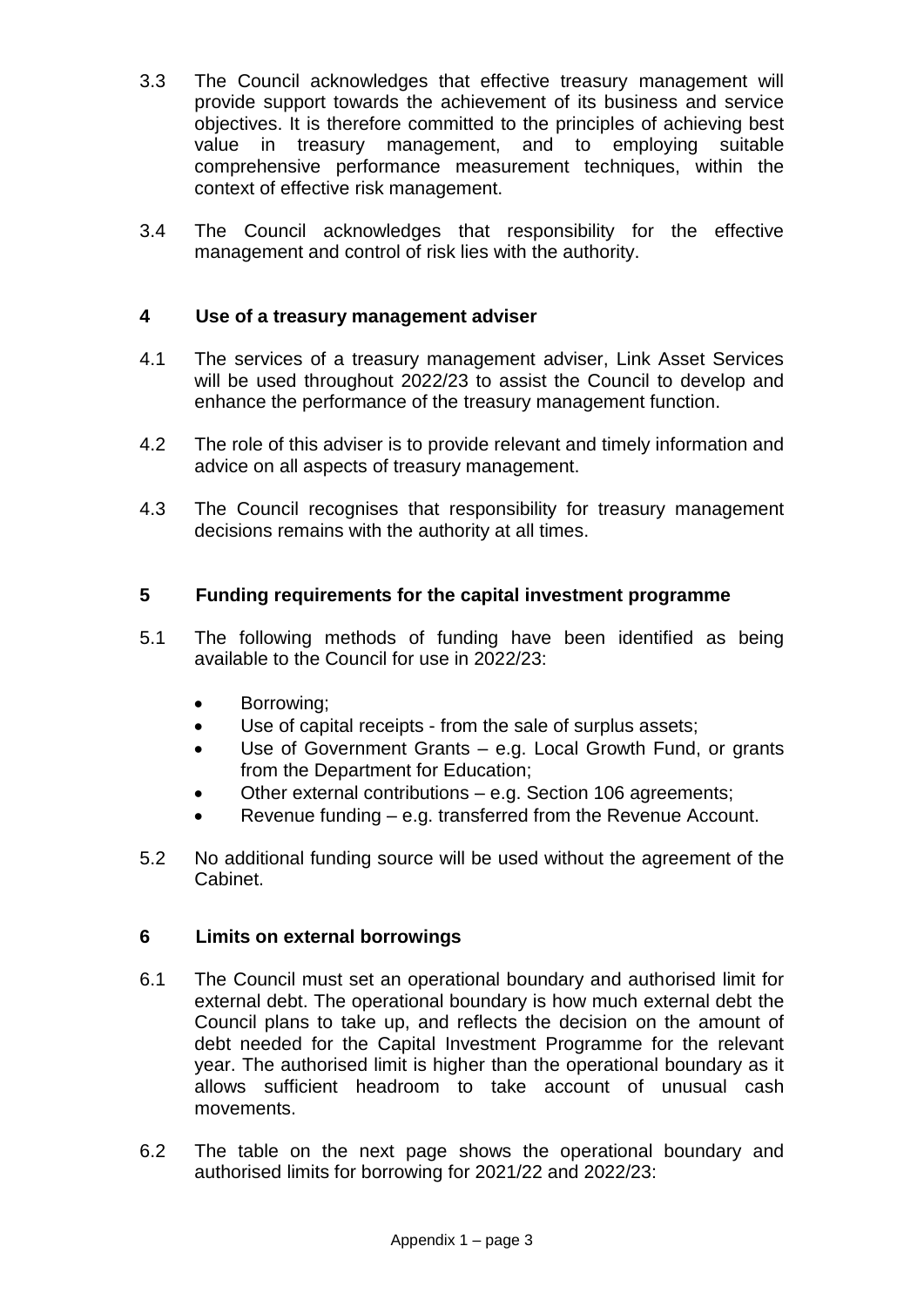|                      | 2021/22<br>Original<br>£m | 2022/23<br>Original<br>£m |
|----------------------|---------------------------|---------------------------|
| Operational boundary | 375                       | 385                       |
| Authorised limit     | 385                       | 395                       |

In accordance with the Prudential Code these limits exclude outstanding debt relating to services transferred from Essex County Council (ECC) on 1 April 1998.

- 6.3 In March 2020 the Government started a consultation process on the reform of the PWLB lending terms. On 25th November 2020 the Chancellor announced the conclusion of this consultation. The lending terms now exclude the use of the PWLB for any Local Authority that includes the purchase of any capital asset primarily for yield in their three-year capital investment programme. Local Authorities that don't qualify for these lending terms are unable to access any PWLB borrowing until such time as they cease to have any capital asset primarily for yield in their three-year capital investment programme. The Council's capital investment programme will not include the purchase of any capital asset primarily for yield.
- 6.4 The operational boundary and authorised limits allow for some borrowing to take advantage of exceptionally low lending rates should the opportunity arise.

## **7 Policy on sources and types of long term borrowing**

- 7.1 The Council's long term borrowing (i.e. for more than one year) for 2022/23 will be via any type of loan from the Public Works Loan Board (which is a statutory body whose function is to lend money to local authorities and other prescribed bodies) or from banks, building societies or other financial institutions as appropriate.
- 7.2 In addition, if it is deemed to be economically advantageous the Section 151 Officer, in consultation with our Treasury Management advisers, can issue bonds to raise funds, either in this council's name or collaboratively with other Local Authorities or via the Local Government Association (LGA), and either as a private or public placement.
- 7.3 In addition, if it is deemed to be economically advantageous the Section 151 Officer, in consultation with our Treasury Management advisers, can borrow from other Local Authorities.
- 7.4 In addition, if it is deemed to be economically advantageous the Section 151 Officer, in consultation with our Treasury Management advisers, can borrow for the purposes of financing regeneration and other infrastructure related projects.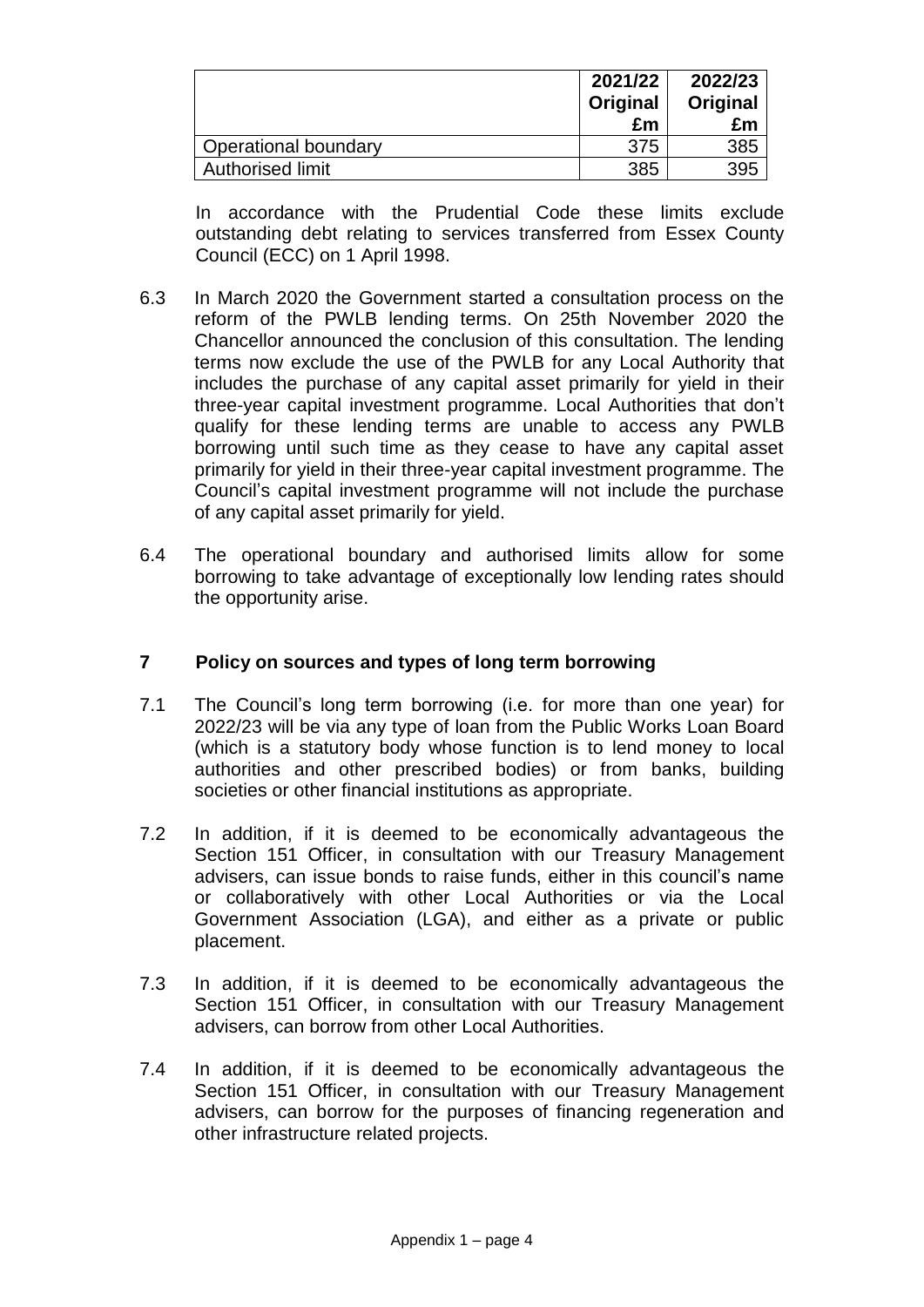- 7.5 The PWLB is usually the most economic source available to the Council for long term borrowing. The Council is eligible for HM Treasury's 'certainty rate' which is a discount of 0.2% on standard rates.
- 7.6 Financing arrangements other than borrowing will be in the form of leases. These will be taken out to finance the purchase or use of assets such as equipment or vehicles.

## **8 Timing of new borrowing**

8.1 New borrowing will be undertaken as and when required to finance capital. The Council's Section 151 Officer is authorised to make application for loans during 2022/23 that are deemed appropriate for the long term financing of capital. The amount and timing of these loans will have regard to the Council's cash flow, the PWLB interest rates and the future requirements of the capital investment programme.

# **9 Debt restructuring policy**

- 9.1 Some of the Council's borrowings are at a higher interest rate than the current rate of borrowing. To redeem these loans before their maturity date (i.e. to redeem them early) the Council would be required to pay a premium (this is like paying to redeem a mortgage early except the amount of the penalty depends on the prevailing rate of interest). New loans could then be taken out at the current rate. The savings to be made by paying interest at a lower rate need to be offset by the premiums payable before a decision is made as to whether this would be economically advantageous.
- 9.2 Similarly, some of the Council's borrowings can be at a lower interest rate than the current rate of borrowing. To redeem these loans early the Council would receive a discount (this is the opposite of a premium). New loans could then be taken out at the current rate. The discount receivable would need to be offset by the higher rate of interest paid before a decision is made as to whether this would be economically advantageous.
- 9.3 The Council will undertake debt restructuring as and when appropriate opportunities arise. The main objective of a restructure will be to produce reductions in financing costs as part of an overall budget strategy. The advice of our treasury management advisers would be sought. Members would be notified via the quarterly reporting to Cabinet on treasury management activities.

# **10 Treasury Management Investments**

10.1 See the Annual Treasury Management Investment Strategy.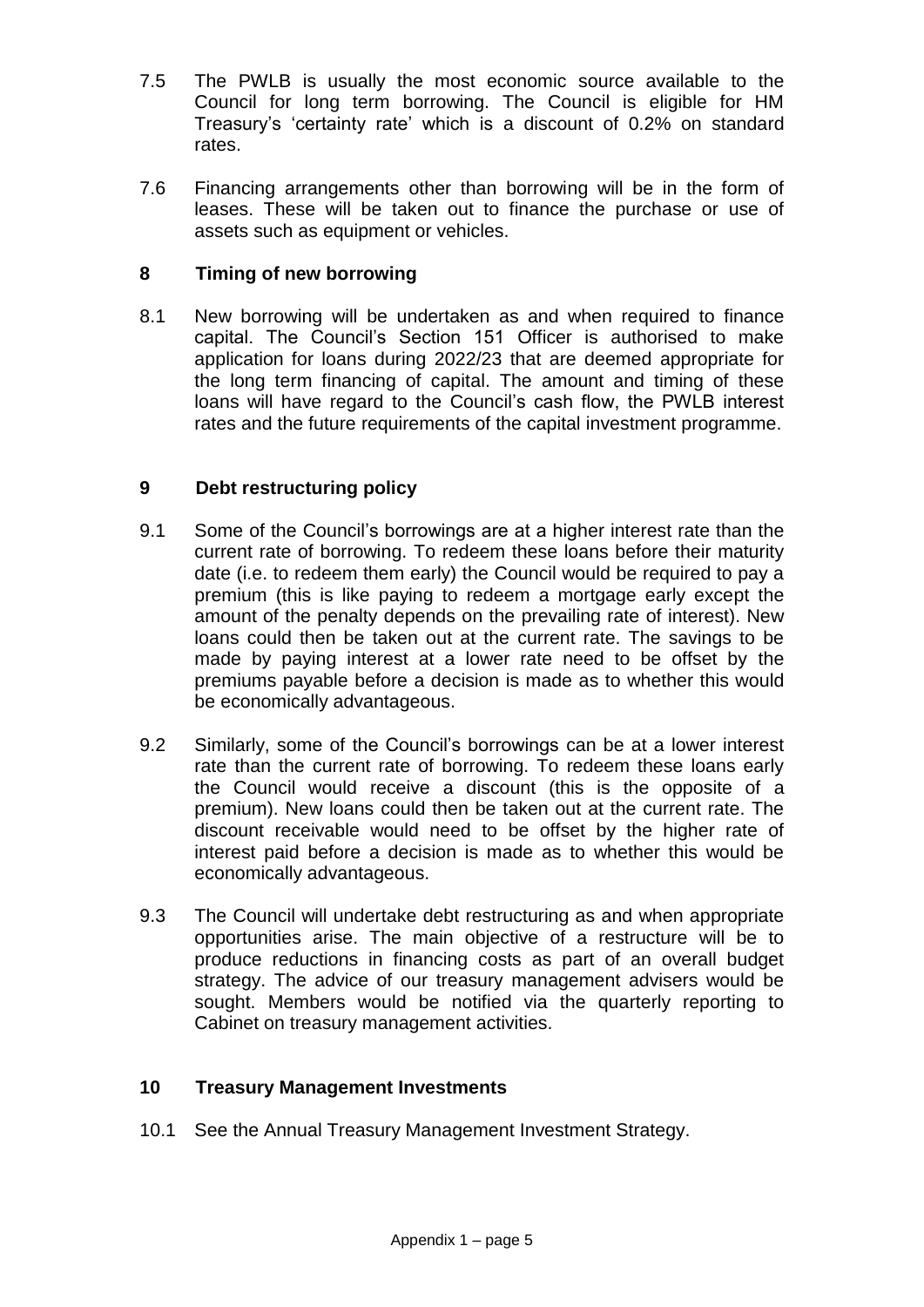## **11 The approved activities of the Treasury Management operation are as follows:**

- Risk management;
- Cash flow management (daily balance and longer term forecasting);
- Investing surplus funds in approved investments;
- Use of brokers for placing investments;
- Investing surplus funds with external fund managers;
- Long term borrowing to fund the capital investment programme;
- Short term borrowing for cash flow purposes;
- Management of debt (including repayment and rescheduling);
- Capital receipts management;
- Leasing arrangements for the Council (including schools);
- Banking activities;
- Training for members and officers:
- Prevention of money laundering.

## **12 Responsibility for the treasury management function**

- 12.1 Under the constitution the Council's Section 151 officer who is the Chief Finance Officer (currently the Executive Director (Finance and Resources)), must take all steps that are considered appropriate for the administration of the financial affairs of the Council. This includes responsibility for the treasury management function.
- 12.2 The table in Annex 1 shows the treasury management activities and the sub-delegated responsibilities from the Chief Finance Officer to others.
- 12.3 Officers are required to explicitly follow policies and procedures.
- 12.4 The training needs of staff and members with treasury management responsibilities are assessed on a regular basis and training is arranged as necessary.

## **13 Risks**

13.1 The overriding principle is that it is more important to balance risks than to maximise returns.

## **Credit and Counterparty risk**

13.2 This is the risk that the organisation with which we have invested money becomes insolvent and cannot pay us back our investment. A prime objective of treasury management activities is the security of the principal sums invested and this is placed ahead of the investment return. Accordingly, the Council will ensure that robust due diligence procedures cover all external investment.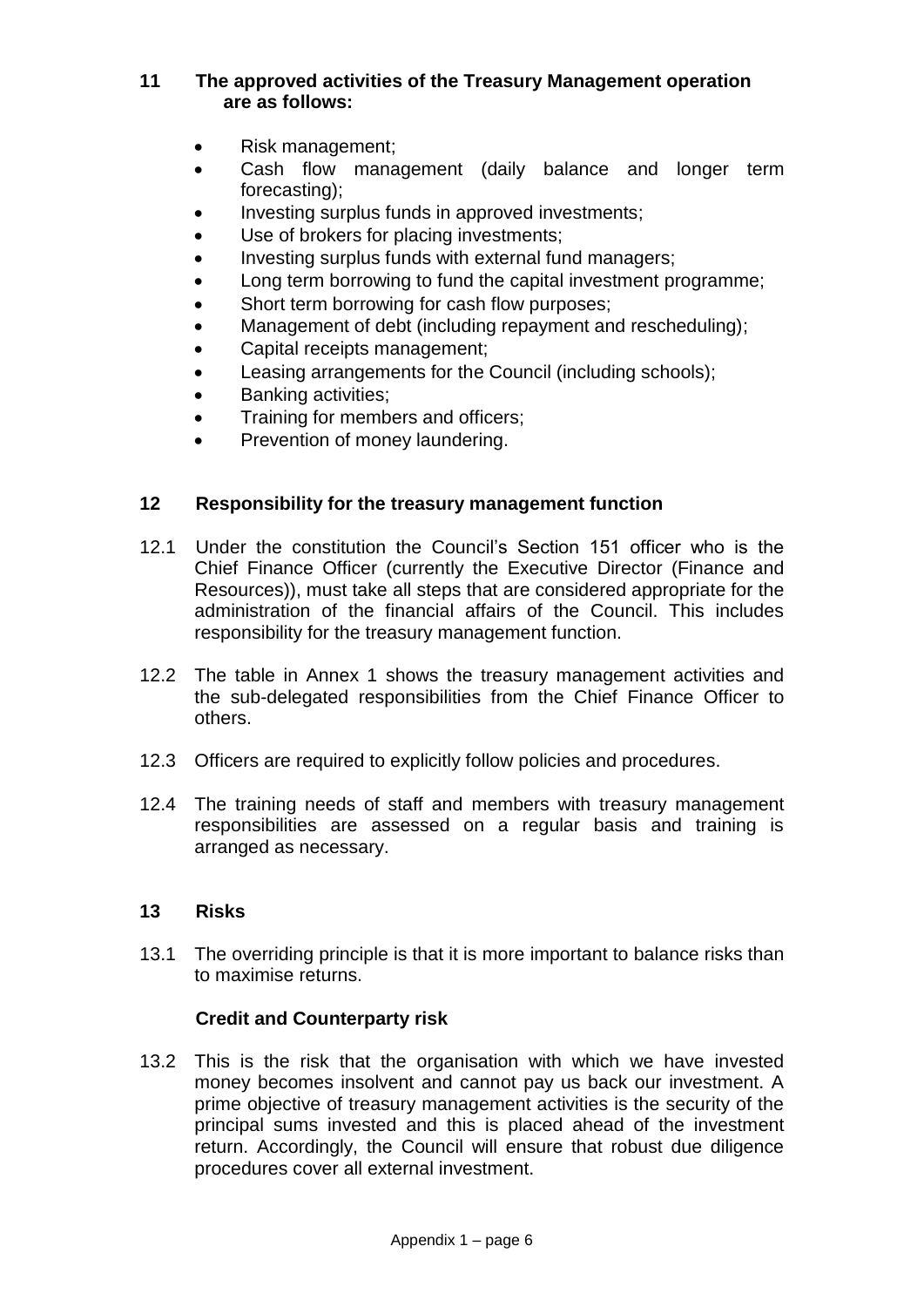- 13.3 Treasury Management investment activities are limited to the instruments, methods and techniques referred to in the Annual Treasury Management Investment Strategy. The use of limits and a combined matrix of investment criteria using credit ratings reflect a prudent attitude towards organisations with whom funds may be deposited. Investment activities will be limited to those who meet the criteria in this matrix when the investment is placed, with the exception of the UK part-nationalised bank and the Council's bank, and then limited by other relevant market information.
- 13.4 The policy in respect of those organisations from which the council may borrow, or with whom it may enter into other financing arrangements is set out in this Treasury Management Policy Statement and in the Annual Treasury Management Investment Strategy.

## **Liquidity risk**

13.5 This is the risk that there will be insufficient cash available to make payments as they fall due. The Chief Finance Officer will ensure that cash resources are adequate, though not excessive, and that borrowing arrangements are available at all times to enable the Council to achieve its business objectives.

# **Interest Rate risk**

- 13.6 Interest rates will be reviewed as part of the ongoing monitoring arrangements to ensure that, as far as possible, investments are made so as to maintain the return to the Council, whilst retaining a sufficient degree of flexibility to take advantage of unexpected, potentially advantageous changes in the level or structure of interest rates.
- 13.7 Regard will be given to the limits imposed by the treasury management policy, particularly the importance of maintaining the security of the monies invested.

# **Partnership risk**

13.8 The Council has entered into a Joint Venture with Porters Place Southend-on-Sea LLP and any funding will be mirrored by that of Swan Housing. The partnership risks are mitigated by the agreements drawn up as part of the signing of the contract. There are currently no major partnerships involving private borrowing, although it has been agreed that some of the Council's capital reserves would be used as equity in the proposed Seaway Leisure development. For certain projects, some of the Council's costs are met by 'match funding' where other organisations match the funding that the Council contributes. Where this is the case there may be liquidity risk (see 13.5) if the other organisations do not make their contributions when agreed. Our exposure to this risk will be monitored via the revenue and capital budget monitoring processes.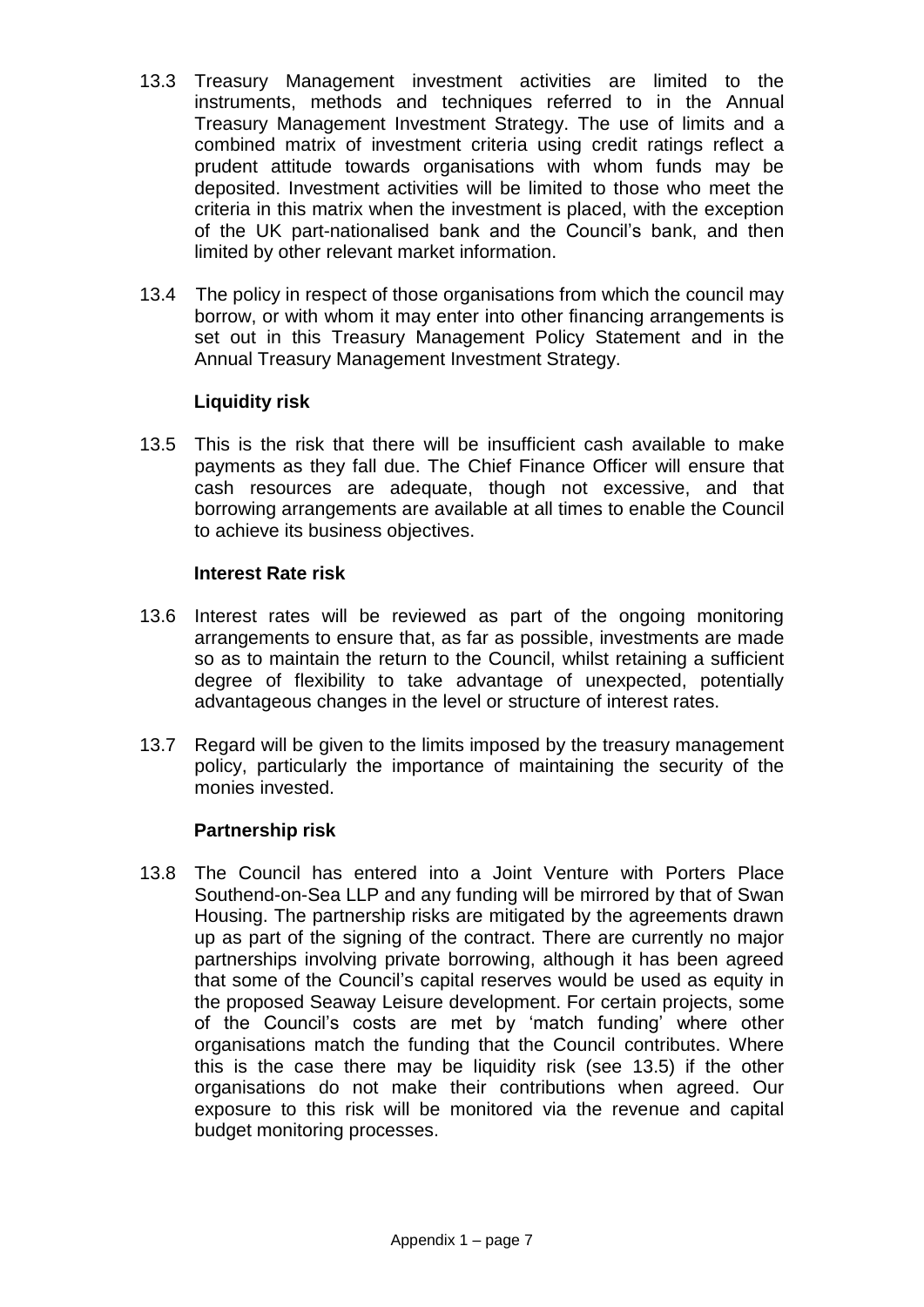#### **Market risk**

13.9 Our long term borrowing is mainly through fixed rate maturity loans, whilst our investments are at both fixed and variable rates. To mitigate the risk as far as possible the Council seeks to find the appropriate balance of investments between short and long term and between variable and fixed rate.

## **Refinancing risk**

13.10 Our borrowing arrangements are negotiated, structured and documented, and the maturity profile of these monies are managed, with a view to obtaining offer terms for renewal or refinancing, if required, which are competitive and as favourable as can reasonably be achieved in the light of market conditions prevailing at the time.

## **Currency risk**

13.11 The Council does not have any foreign currency risk as all investments are in pounds sterling.

#### **Inflation risk**

13.12 The Council will keep under review the sensitivity of its treasury assets and liabilities to inflation, and will seek to manage the risk accordingly in the context of the whole organisation's inflation exposures.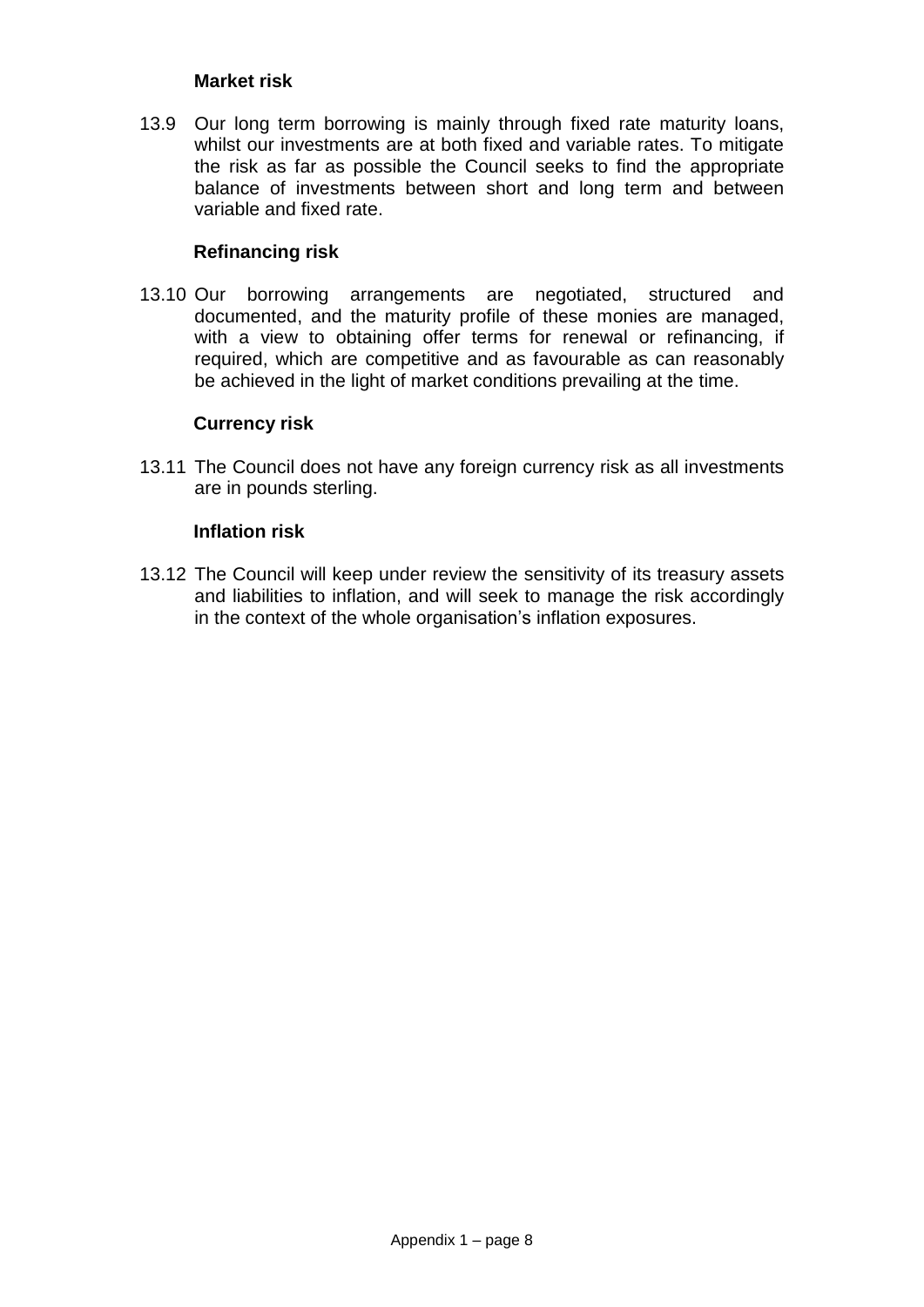| <b>Treasury Management Activity</b>                                                                                  | Delegated to:                                                           | In their absence, delegated to:                                         |  |
|----------------------------------------------------------------------------------------------------------------------|-------------------------------------------------------------------------|-------------------------------------------------------------------------|--|
| Production of a Treasury Policy each year for<br>approval by the Council prior to the start of the<br>financial year | Senior Finance Lead (Strategy,<br>Sustainability and Governance)        | Finance Manager - Capital/ Treasury<br>Management                       |  |
| Staffing and organisation of the Treasury<br>Management function                                                     | Senior Finance Lead (Strategy,<br><b>Sustainability and Governance)</b> | <b>Chief Finance Officer</b>                                            |  |
| Ensuring that all staff engaged in Treasury<br>Management receive appropriate training                               | Senior Finance Lead (Strategy,<br><b>Sustainability and Governance)</b> | Finance Manager - Capital/ Treasury<br>Management                       |  |
| Ensuring that all members with Treasury<br>Management responsibilities receive appropriate<br>training               | <b>Chief Finance Officer</b>                                            | Senior Finance Lead (Strategy,<br><b>Sustainability and Governance)</b> |  |
| Advising the Council's Monitoring Officer when<br>necessary                                                          | <b>Chief Finance Officer</b>                                            | Deputy Section 151 Officer                                              |  |
| Decisions on long term borrowing                                                                                     | <b>Chief Finance Officer</b>                                            | Deputy Section 151 Officer                                              |  |
| Decisions on the restructuring of the Council's<br>debt                                                              | <b>Chief Finance Officer</b>                                            | Deputy Section 151 Officer                                              |  |
| Taking out new loans/repayment of loans with<br>the PWLB                                                             | Senior Finance Lead (Strategy,<br><b>Sustainability and Governance)</b> | <b>Chief Finance Officer/ Deputy Section</b><br>151 Officer             |  |
| Maintaining adequate and effective cash flow<br>forecasting records to support the decision to<br>lend or borrow     | <b>Designated Accounting</b><br>Technician/Finance Manager              | Any other designated Accounting<br>Technician/Finance Manager           |  |